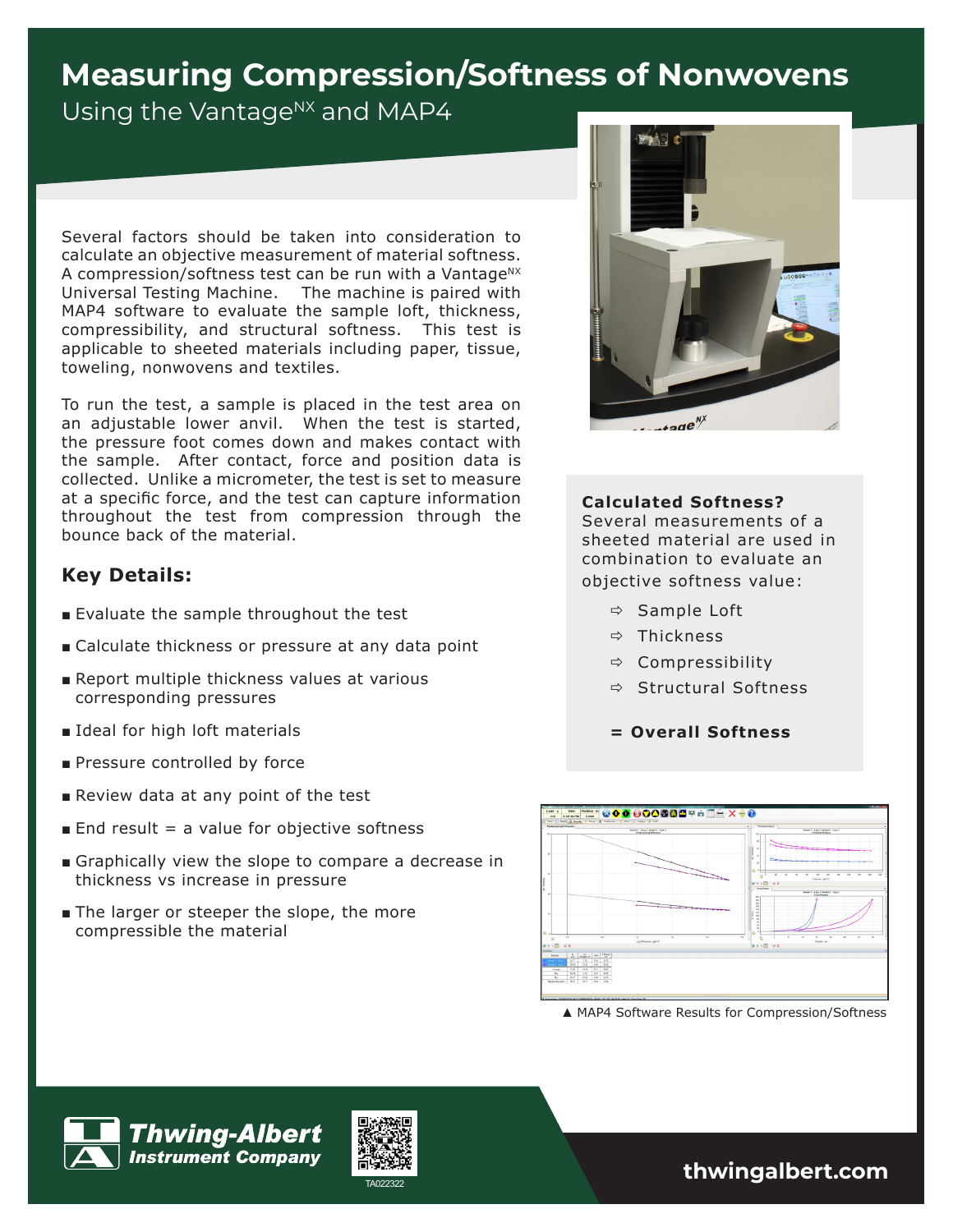

## **Test Details:**

A pre-test is run to establish the opening distance between the anvil and the measuring foot. All parameters for the test are set to default, but can be edited with allowed user permissions.

A sample is placed in the test area (lower anvil). When the test is started, the pressure foot will come down and make contact with the sample. After contact, force and position data is collected.

MAP4 software knows the pressure foot position relative to where the lower anvil sits. Thickness and corresponding force readings are taken throughout the compression and return cycle. The foot will slowly compress the sample to specified force and then return to the home position while continuing to record force and position.

Once the test is finished, the data points are displayed on three different graphs:

- 1. Force/Position
- 2. Thickness/Pressure
- 3. Thickness/Log10 Pressure

Since the force, position, and surface area of the foot are known at every point during the test, the pressure and thickness can be calculated at any data point. The pressure data is converted to Log10 Pressure to show a better representation of the compressive slope (decrease in thickness vs. increase in pressure).

These changes in thickness vs. pressure allow the slope of the data points to be calculated. The slope value tells us the compressibility of the sample. The larger or steeper the slope, the more compressible the material is.

## **Test Results:**

The data can also be used to calculate other results like thickness at specific pressures and the comparison between the original compression curve and return curve. This can tell us the energy lost or the resilience of a material to spring back to its original thickness.